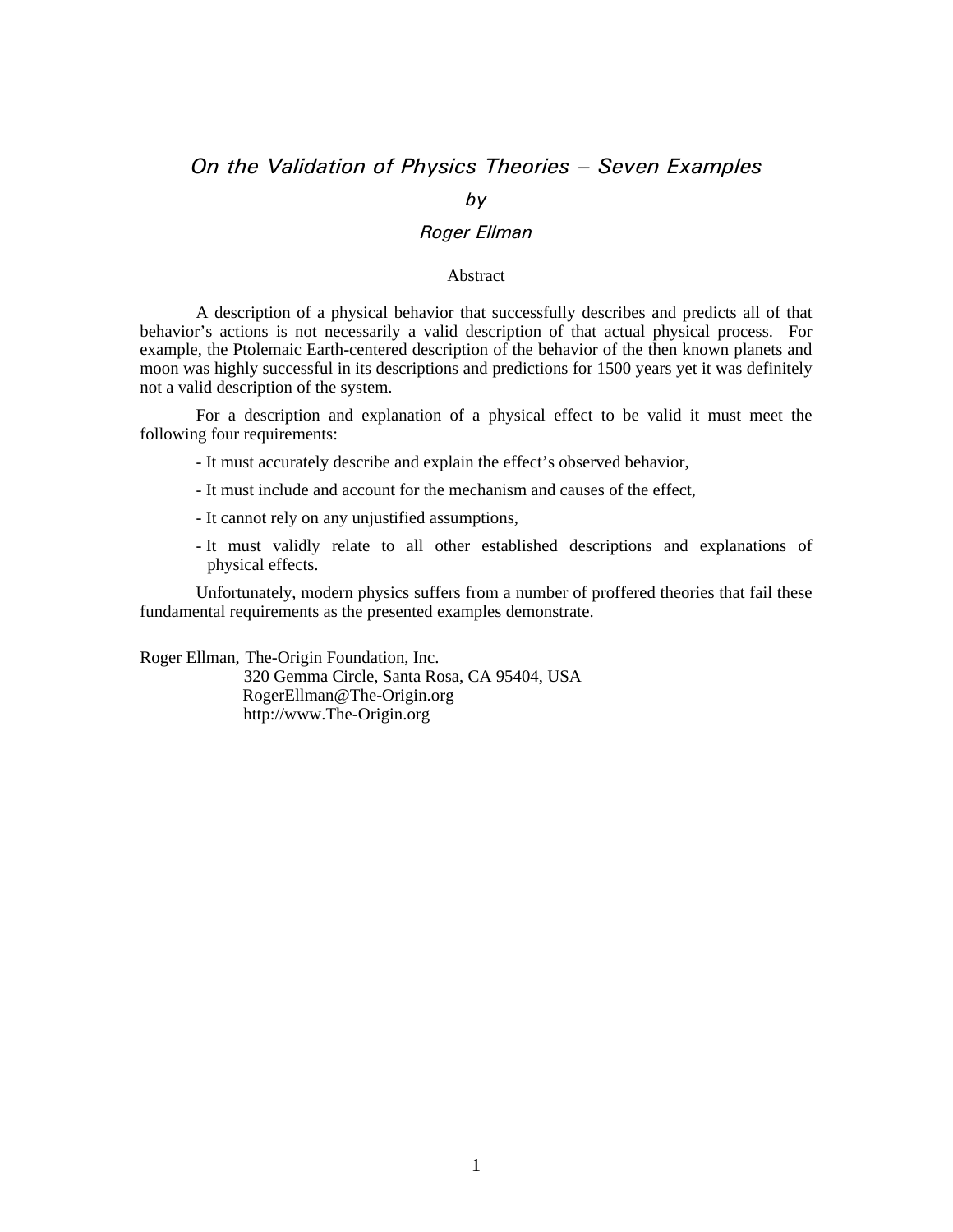# *On the Validation of Physics Theories – Seven Examples*

## *by*

### *Roger Ellman*

 A description of a physical behavior that successfully describes and predicts all of that behavior's actions is not necessarily a valid description of that actual physical process. For example, the Ptolemaic Earth centered description of the behavior of the then known planets and moon was highly successful for 1500 years yet it was definitely not a valid actual description of the system.

 For a description and explanation of a physical effect to be valid it must meet the following four requirements:

- Of course, it must accurately describe and explain the effect's observed behavior and its data,
- It must include and account for the mechanism and causes of the effect,
- It cannot rely on any unjustified assumptions,
- It must validly relate to all other established descriptions and explanations of physical effects.

 Physics, and most other sciences, are an amalgamation of data collection, by means of both formal experiments and passive observation, and theories constructed to account for the resulting data. But theories proffered must, of course, not only be consistent with the data on which they are directly based, but must be consistent with all available data and with other theories that have advanced to being accepted "laws" by virtue of their success in relating to their subject or their status as being effectively axioms.

 Physics study and research have to be conducted, of necessity, in relatively narrow selected aspects of the overall subject of physics. But, the actual physics of the natural world is one continuous seamless body of behavior. Therefore, the description of behavior in each "relatively narrow selected aspect" must integrate seamlessly with that of all the others else it is incorrect

 Inherent in this concept of theories is that validly proffered theories must be either based on data which means that they must be experimentally testable or based on logical derivation from prior validated theories or laws of nature. No matter how interesting or profound a proffered theory may be if it is inherently untestable and cannot be logically derived from prior validated theories or laws of nature it is of no value [and is probably invalid].

 Unfortunately, modern physics suffers from a number of proffered theories that fail these fundamental requirements as the following examples demonstrate.

#### *1. THE PROBLEM OF BIG BANG MATTER VS. ANTIMATTER SYMMETRY*

It is generally agreed that before the universe there was nothing, absolute nothing. That is the starting point because it is the only starting point that requires no cause, no explanation nor justification of its existence. It is further generally agreed that the change from nothing to something must be of such a nature that it does not violate conservation.

 From that it is generally deemed, and reasonably so, that the Big Bang had to be largely symmetrical and exhibit a smooth spherical uniformity in the pattern of particles, energy, and radiation emitted outward in all directions from the singularity source. That would also apply to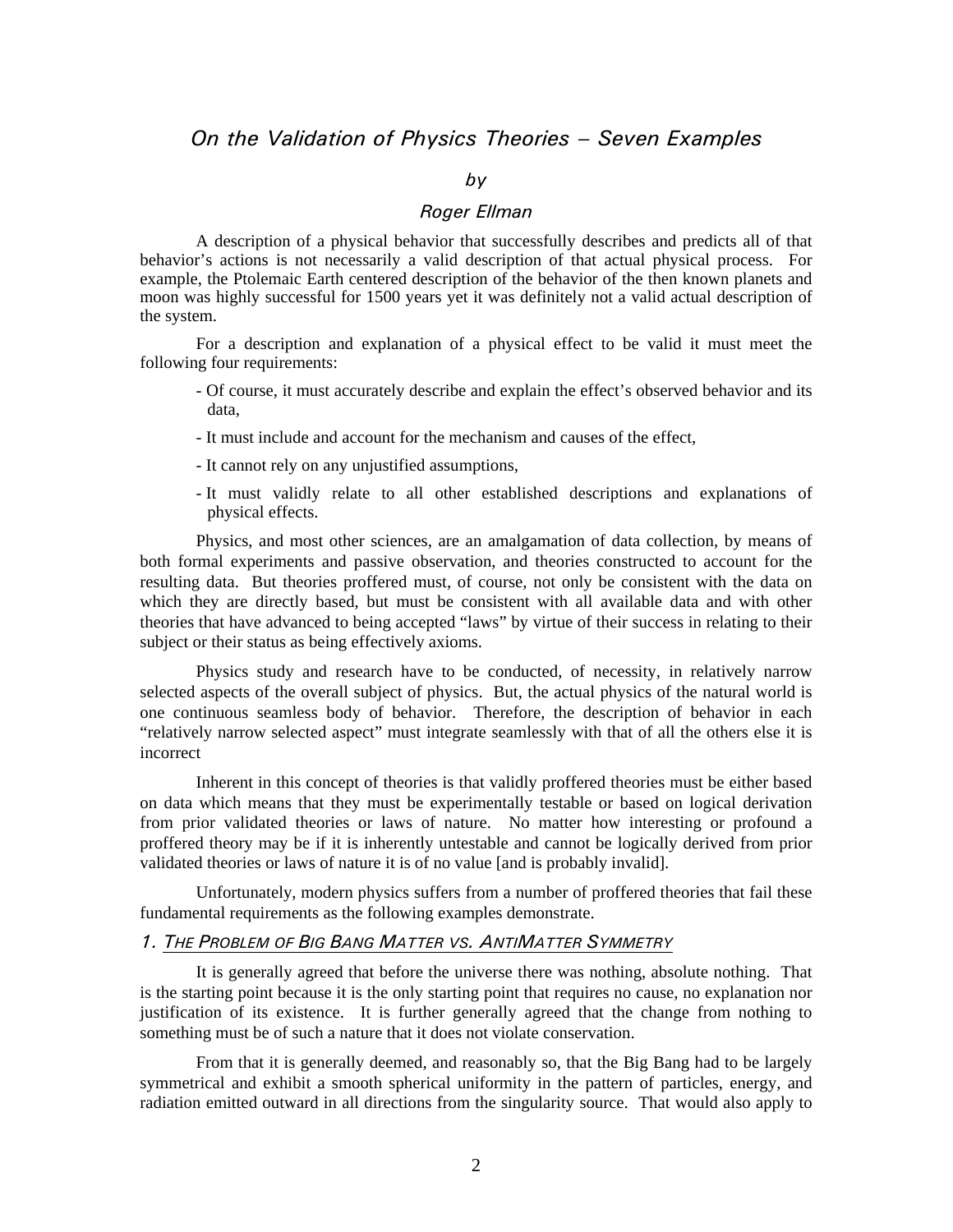the emitted particles versus their antiparticles and would imply that the Big Bang should have resulted in equal amounts of matter and antimatter, for which the general expectation would be their complete and almost instantaneous total mutual annihilation.

 On the other hand, because a total mutual annihilation did not take place, as evidenced by our and our universe's existence, the general cosmological position currently favored holds that the original symmetry must have been modified by a slight skewing in favor of matter, that the universe is now all matter, all original antimatter having been annihilated with an equal amount of original matter.

That "slight skewing" directly contradicts the requirement that matter and antimatter came into existence at the beginning in exactly equal amounts so that they symmetrically balanced each other maintaining conservation.

Therefore, the problem is not that of identifying a "slight skewing" but rather is the problem of an alternative to the presumed total mutual annihilation. Yet contemporary cosmology steadfastly sticks to its search for "a slight skewing" in spite of that's contradicting the necessity for "Big Bang" symmetry and conservation.

In brief, the solution is that the specific requirements for a mutual annihilation to take place and the special circumstances of the "Big Bang" militate against the occurrence of the presumed comprehensive mutual annihilations. Those reasons that the total mutual annihilation did not occur and the resulting implications are presented in detail in the paper, *The Problem of Big Bang Matter vs. AntiMatter Symmetry* **<sup>1</sup>** , listed in the References, and are logically derived from prior validated theories and axioms.

### *2. THE PROBLEM OF THE UNIVERSE ORIGINATING FROM NOTHING, Ex Nihilo*

 It is generally agreed that before the universe there was nothing, absolute nothing. That is the starting point because it is the only starting point that requires no cause, no explanation nor justification of its existence. But, the universe coming into existence from absolute nothing would appear to be impossible, to be "getting something from nothing".

 Physics theorists have been aware of that problem and bothered by it for some time. Solutions have been proposed, for example deeming the absolute nothing as a "quantum foam" a non-nothing something due to quantum effects of quantum particles "springing into and out of existence".

 Solutions like that quibble with the issue: they postulate something without providing an origin or cause for it whereas the entire point of a beginning *ex nihilo* is that that beginning requires no origin or cause for its "being" not even an unaccounted for "quantum foam".

But that leaves the problem of "something from nothing".

 In brief, the solution is that the only possible way for the origin to arise is for it to have been the coming into existence of "something" and, simultaneously and co-located with that "something", its exact opposite so that conservation to the prior nothing is maintained. That is the only way a universe can be obtained *ex nihilo*.

 How that happened, and how it avoided an immediate total cancelation, and how it leads directly to the universe and its matter, energy, and physical laws that we know today is fully presented in the References listed paper *How and Why the Universe Began* **<sup>2</sup>** and in the book *The Origin and Its Meaning* **<sup>4</sup>** . It includes a validating derivation, in the Euclidean Geometry sense, of the fundamental laws of physics: Newton's, Coulomb's, Ampere's, etc. Laws from that beginning.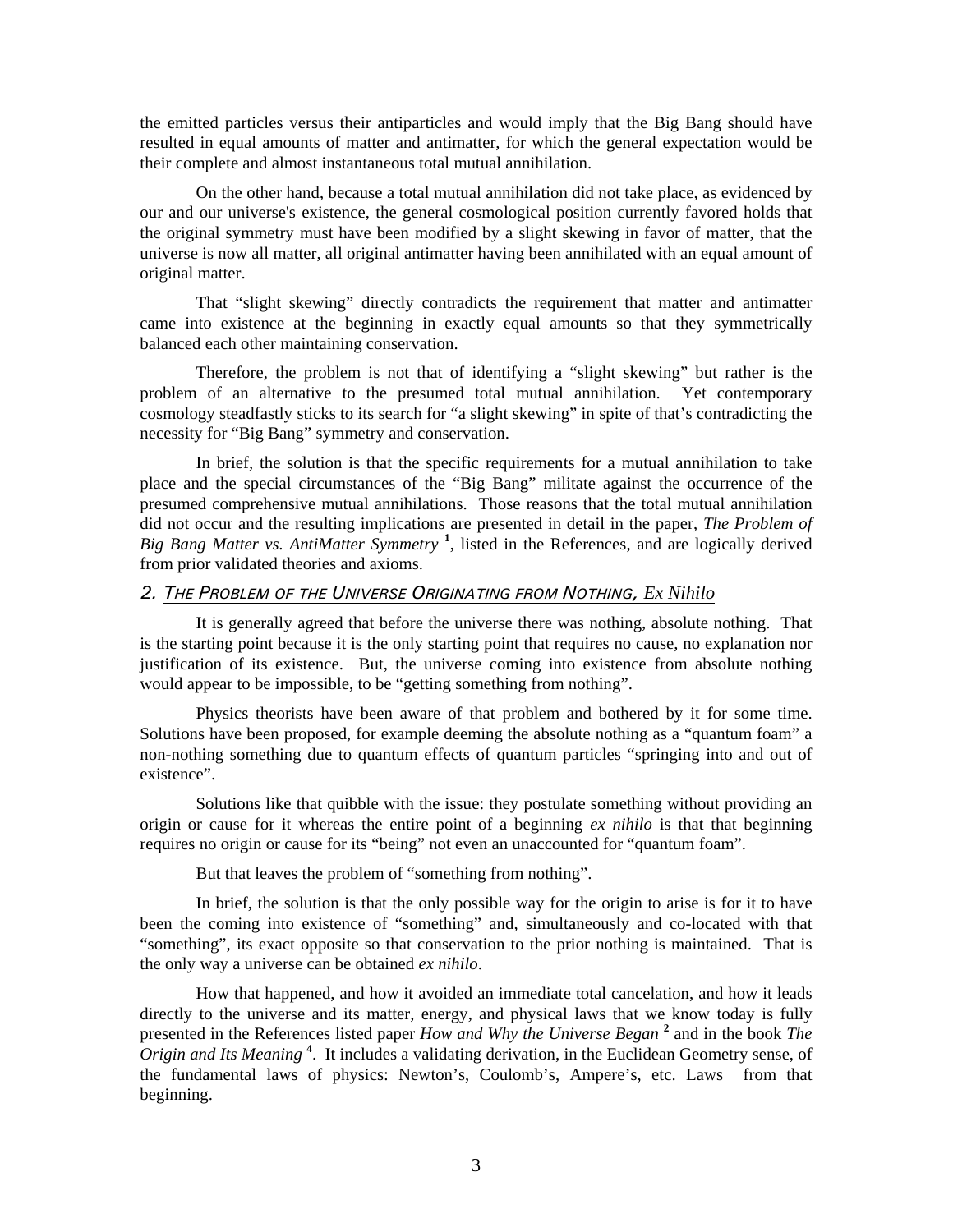#### *3. THE PROBLEM OF THE UNIVERSE ORIGINATING FROM A SINGULARITY*

 The reason for the requirement that the universe originated from a singularity is to prevent there having been an infinite rate of change from just before the universe began to its first moment. If the universe sprang into existence as a non-zero volume the rate of change in the first instant would have been infinite, which is impossible.

 On the other hand, how can anything material, let alone an entire universe, originate from the completely zero volume of an initial volumeless singularity ?

 It would appear that we are caught in an impossible contradiction: the universe had to originate from a dimensionless, volumeless singularity and the universe had to originate from something of sufficient content to be the source of the entire universe. Since the universe clearly made it past that obstructing contradiction and now exists there is a solution to the contradiction.

 In brief, the solution is that the universe began as, that is the "Big Bang" was, the beginning of a pair of spherical oscillations of a  $\pm$ [1 –  $\cos$ ine] form . Each oscillation of the pair provides a smooth transition from zero to its finite maximum without any infinite rate of change because its convergent series expansion has an infinite set of finite derivatives therefore no infinite rate of change. Thus a zero volume singularity is not needed.

 The oscillations were of the content of a non-zero volume. The pair were so unstable that they promptly exploded into the mass of particles of our universe the non-zero volume supplying the content of the universe. Thus both aspects of the contradiction are resolved. The solution is presented in detail in the References paper *How and Why the Universe Began* **<sup>2</sup>** . Its validity stems from that there is no alternative solution to the singularity problem.

 Furthermore, the "Big Bang" having begun in a non-zero finite volume removes the need for the hypothesis of initial rapid inflation at a rate exceeding the speed of light, which is impossible. The initial universe began already "inflated".

#### *4. THE PROBLEM OF GRAVITATION*

 The accepted doctrine of gravitation is that gravitating mass curves space, but that doctrine is without an explanation of what that "curvable" space is and how, by what mechanics, gravitating mass curves it. Furthermore, the gravitational effect travels at the speed of light meaning that it is communicated by a flow from the attracting mass to the attracted mass. That is, that the analogous structure of gravitomagnetic field to electromagnetic field neglects that the static electric field is communicated by a flow [currently attributed to photons]. Those two conditions are mutually inconsistent, space statically deformed to produce the gravitational field effect versus a dynamic flow outward from the gravitating mass, and that inconsistency demonstrates that the General Relativity description of gravitation, while mathematically able to predict gravitational behavior, is not a valid description of gravitation in nature.

The solution to the problem of gravitation lies in the origin of the universe from which gravitation arose. In brief, the fundamental particles of matter, protons and electrons, resulting from the "Big Bang" explosion of the original oscillations [above part 3] were resulting oscillations of the same form propagating outward flows in that form.

Their initial outward flow was into the surrounding primal empty space [the "nothing"]. Of course, that could not contain the conditions,  $\varepsilon$ <sup>0</sup> and  $\mu$ <sup>0</sup>, needed to set the speed of propagation, therefore the  $\varepsilon_0$  and  $\mu_0$  were, by default, inherent in the flow itself. That means that such flows encountering each other mutually slow each other. That effect, when an "attracting" particle's flow encounters the flow source of an "attracted" particle, produces gravitational attraction.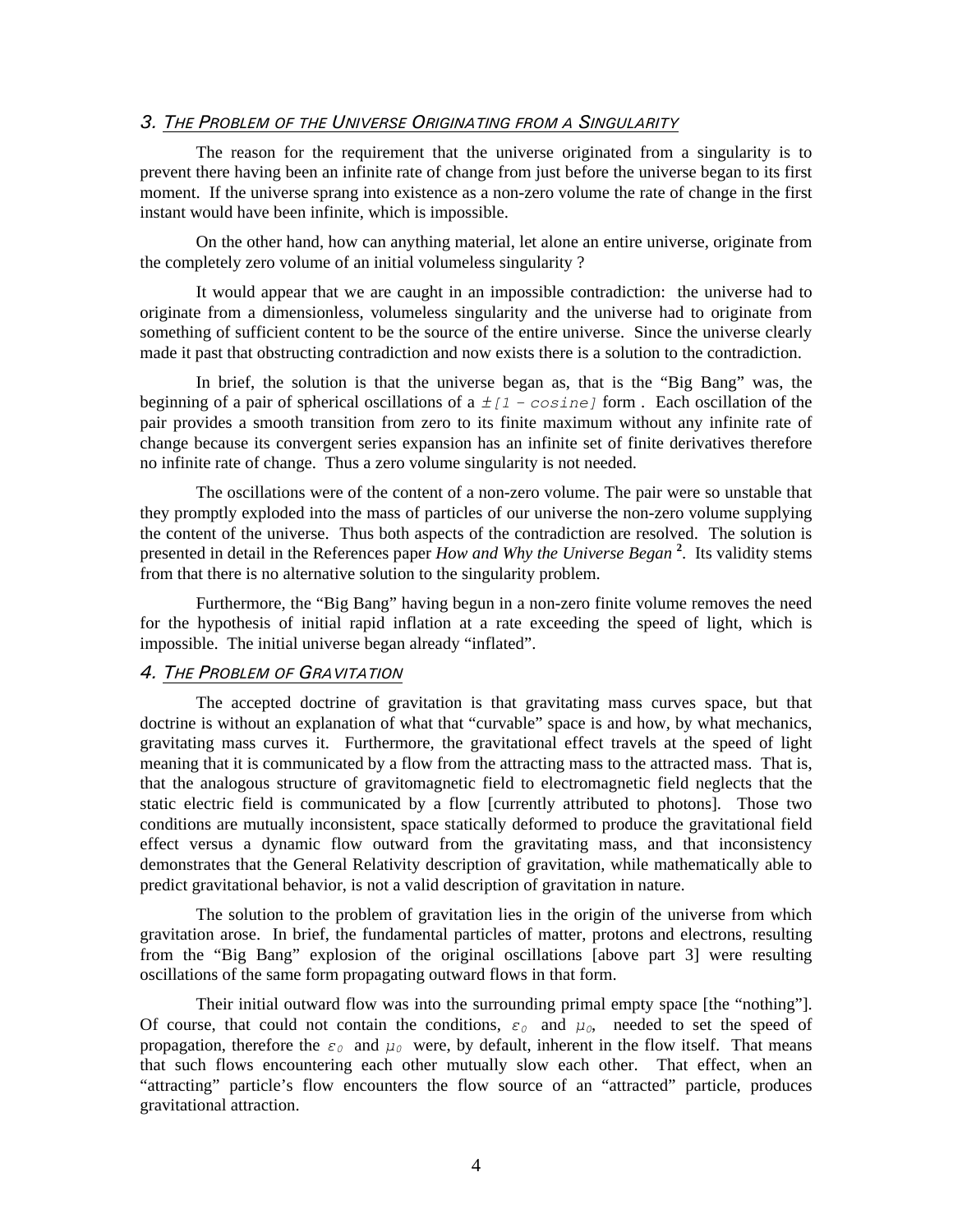The gravitational effect and action are presented in greater detail in the References paper *The Problem of Understanding Gravitation* **<sup>3</sup>** and comprehensively in "Section 19, Gravitation" of the book *The Origin and Its Meaning* **<sup>4</sup>** . This treatment of gravitation is further validated by its mathematical proof that inertial mass and gravitational mass are equal and identical.

### *5. THE PROBLEM OF QUANTUM ENTANGLEMENT*

 Bell's Theorem demonstrates that quantum theory and the equations of quantum mechanics require entanglement. But it does not prove that nature behaves that way; it only proves that physicists' equations behave that way. Entanglement conflicts with our sense as to how the world should work. Einstein declared it "spooky actions at a distance".

 In brief, as in the case of General Relativity's gravitation, Quantum Mechanics, while mathematically able to predict behavior, is not a valid description of nature.

 The relationship between the universe resulting from the "Big Bang" and the principles of Quantum Mechanics is fully set out in "Appendix B, Quantum Mechanics" to the book *The*  Origin and Its Meaning<sup>5</sup> and is logically derived from prior validated theories and axioms.

 A major fault of Quantum Mechanics is that it is unable to identify any cause or mechanism for its contended behaviors which include instantaneous communication over significant distances which is impossible.

#### *6. THE PROBLEM OF RELATIVITY VS. AN ABSOLUTE FRAME OF REFERENCE*

Lorentz [of the Lorentz transforms and Lorentz contractions fame] contended against Einstein that there had to be a medium in which electro-magnetic waves exist and propagate, and that that would of necessity be an absolute frame of reference for the universe. Einstein won that dispute contending that electro-magnetic waves needed no medium and that there was no absolute frame of reference.

But, that victory was in a conflict of Lorentz's opinion opposed to Einstein's opinion combined with Einstein's substantial other successes and reputation. It was not a victory of solid reasoning nor demonstrated factual evidence.

 Now solid reasoning and new data not available to Einstein and Lorentz show that Lorentz was correct and that Einstein's Theory of Relativity should correctly be termed Einstein's Principle of Invariance. The universe has an *absolute* universal frame of reference which is the frame of the "Big Bang".

 As with quantum entanglement, Einstein's comprehensive relativity and denial of an absolute frame of reference for the universe conflicts with our sense as to how the world should work. A universe that began with a "Big Bang" should have the location of that origin somewhere "in its middle" and the frame of reference of that event should be a general overall frame for the universe.

 In brief, the solution is that "our sense" is correct and that Einstein's Theory of Relativity should be Einstein's Principle of Invariance, that the physical laws and fundamental constants are the same throughout the universe, which naturally follows from the universal unity in its overall frame - a replacing of "relativity" with "absolutivity". Of course relative motion exists; it is relative to the absolute frame. Of course the relativistic contractions and transforms still apply – they fundamentally stem from that the speed of light is a universal constant.

 Furthermore and importantly, absolute motion, that is motion relative to the absolute frame is significant when considering electron motion in atomic orbits and behavior currently attributed to "spin".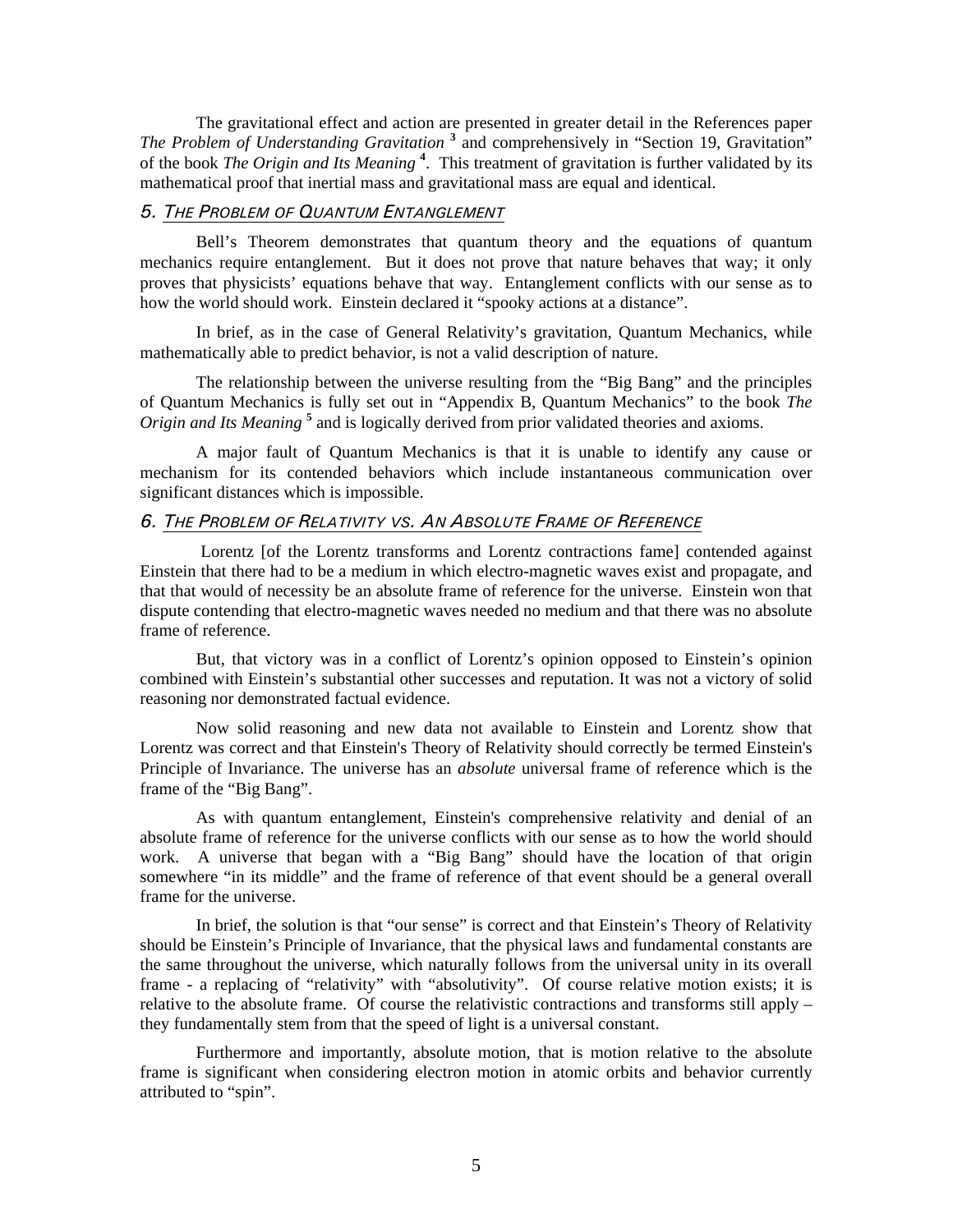The issue is fully developed and set out in the papers *The Einstein - Lorentz Dispute Revisited* **<sup>6</sup>** and *That, Contrary to Einstein, There is an Absolute Frame of Reference* **<sup>7</sup>** , listed in the References, and is based on new  $20<sup>th</sup>$  Century data and logically derived from prior validated theories and axioms.

#### *7. THE PROBLEM OF THE AGE OF THE UNIVERSE AND THE EARLIEST GALAXIES*

 A number of years ago the estimates of astronomers and astrophysicists were that the earliest galaxies took about  $2\frac{1}{2}$  - 3 billion years to form, that is, that they did not appear until *2.5-3.0 billion years* after the "Big Bang". Those estimates were based on analysis of the processes involved in star formation and in the aggregation and "clumping" of matter in the early universe.

 Since then improved equipment and techniques [e.g. Keck and Hubble telescopes and gravitational lensing] have resulted in reports of observation of early galaxies having stars that formed as early as *300 million years* after the Big Bang based on the observed redshifts and the Hubble Law. Such new data has led to the abandonment of the several billion years estimates of the time required for star and galaxy formation.

 These distance determinations are based on observation off redshifts applied to the Hubble Law. The value of the Hubble Constant is generally taken as in the range of *60 to 75*, but a precise value remains to be determined. The current generally accepted age of the universe is *13.7 billion years*, which corresponds to a Hubble Constant of *67*. The most recent [2012] determination of a value for the Hubble Constant is *74.3 ± 2.1*.

 For high *z* cosmic objects the Hubble Law results in recession velocities approaching the speed of light. That those velocities are attributed to expansion of space, not to actual velocity of the objects, does not really relieve the problem. According to the Hubble Law the distance between we the observers and those far distant cosmic objects is nevertheless increasing at a rate almost the speed of light which is unreasonable for such immense masses.

 The problem of sufficient time after the Big Bang for stars to form, the unreasonable recession velocities implied by the Hubble Law, and even that the Hubble "constant", on which those all depend, is so poorly determined and appears to not be subject to better determination, would all evidence that the Hubble theory is defective and should be replaced.

 In brief, analysis of the Hubble Law shows that it is asymptotic to an age of the universe that depends on the [poorly determined] value of the Hubble Constant. The Hubble Law embodies an interpretation of redshifts and a system of distance measurement to cosmic objects. An alternative to it that nevertheless fulfills those functions is based on the universe's gradual overall exponential decay with time constant,  $\tau = 11.3373$  Gyrs, which is well validated by a number of phenomena,<sup>8</sup> validation better than that for the Hubble theory.

The Hubble theory, while useful during its early years, has become a problem and a handicap and is interfering with the progress of cosmology, astrophysics and astronomy. As with another theory that was useful in its early days even though profoundly in error, namely Ptolemy's Earth-centric universe system, the Hubble theory should be dropped and its place taken by the Universal Exponential Decay.

 The issue is fully developed and set out in the paper *The Problem of the Age of the Universe and the Earliest Galaxies* **<sup>9</sup>** , listed in the References, and is logically derived from prior validated theories and axioms.

 From that analysis the age of the universe appears to be over *30 billion years*, not the current deemed 13.7 and a redshift of  $z = 11.9$ , about the earliest reported, corresponds to about *28 billion years* ago which has enough time for the earliest objects to have formed.